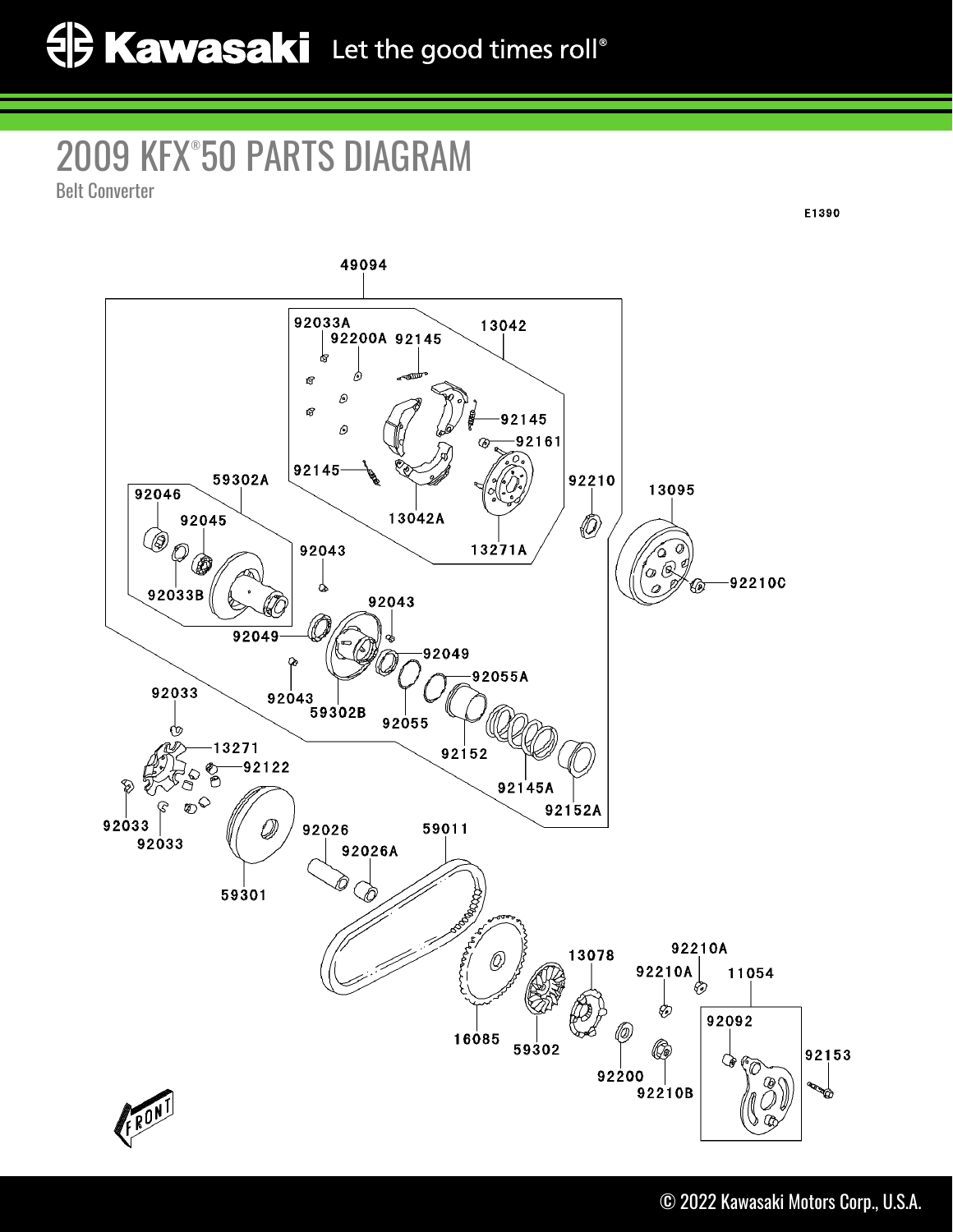## 2009 KFX® 50 PARTS LIST

Belt Converter

| <b>ITEM NAME</b>                        | <b>PART NUMBER</b> | <b>QUANTITY</b> |
|-----------------------------------------|--------------------|-----------------|
| BRACKET, ENG HANGER (Ref # 11054)       | 11054-Y006         | 1               |
| WEIGHT, ASSY (Ref # 13042)              | 13042-Y001         | 1               |
| WEIGHT, CLUTCH (Ref # 13042A)           | 13042-Y003         | 3               |
| RATCHET, KICK STARTER (Ref # 13078)     | 13078-Y001         | 1               |
| HOUSING-COMP-CLUTCH (Ref # 13095)       | 13095-Y001         | 1               |
| PLATE, MOVABLE DRIVE (Ref # 13271)      | 13271-Y004         | 1               |
| PLATE, DRIVE COMP (Ref # 13271A)        | 13271-Y005         | 1               |
| GEAR (Ref # 16085)                      | 16085-Y003         | 1               |
| CONVERTER-ASSY-DRIVEN (Ref # 49094)     | 49094-Y002         | 1               |
| BELT, DRIVE (Ref # 59011)               | 59011-Y001         | 1               |
| SHEAVE-MOVABLE (Ref # 59301)            | 59301-Y001         | 1               |
| SHEAVE-COMP, FIEXED DRIVE (Ref # 59302) | 59302-Y002         | 1               |
| SHEAVE-COMP, FIXED (Ref # 59302A)       | 59302-Y003         | 1               |
| SHEAVE-COMP, MOVABLE (Ref # 59302B)     | 59302-Y005         | 1               |
| <b>SPACER (Ref # 92026)</b>             | 92026-Y001         | 1               |
| <b>SPACER (Ref # 92026A)</b>            | 92026-Y003         | 1               |
| RING-SNAP (Ref # 92033)                 | 92033-Y005         | 3               |
| RING-SNAP, 6MM (Ref # 92033A)           | 92033-Y007         | 3               |
| RING-SNAP (Ref # 92033B)                | 92033-Y013         | 1               |
| PIN, GUIDE (Ref # 92043)                | 92043-Y003         | 3               |
| BEARING-BALL, 6901U (Ref # 92045)       | 92045-Y001         | 1               |
| BEARING-NEEDLE, 17X25X18 (Ref # 92046)  | 92046-Y001         | 1               |
| SEAL-OIL, 34X39X3 (Ref # 92049)         | 92049-Y007         | $\overline{2}$  |
| RING-0,36X1.5 (Ref # 92055)             | 92055-Y004         | 1               |
| RING-0,39.8X2.2 (Ref # 92055A)          | 92055-Y006         | 1               |
| BUSHING-RUBBER (Ref # 92092)            | 92092-Y002         | $\overline{2}$  |
| <b>ROLLER (Ref # 92122)</b>             | 92122-Y002         | 6               |
| SPRING, CLUTCH (Ref # 92145)            | 92145-Y006         | 3               |
| <b>SPRING (Ref # 92145A)</b>            | 92145-Y008         | 1               |